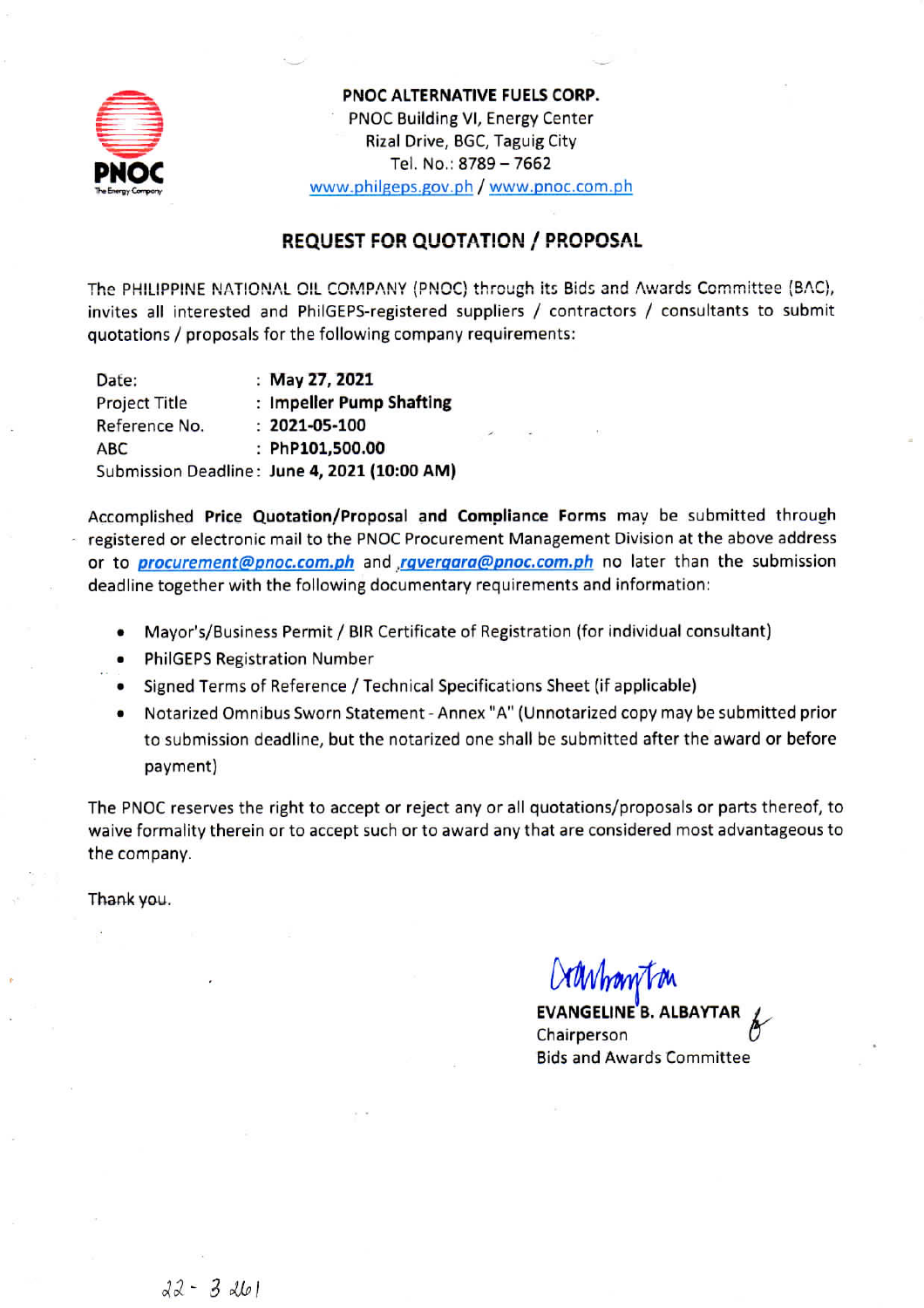## **PRICE QUOTATION / PROPOSAL AND COMPLIANCE FORM**

# *TECHNICAL SPECIFICATIONS*

### **IMPELLER PUMP SHAFTING**

- Steel shafting
- Delivery : within thirty (30) calendar days from receipt of Purchase Order.
	- Area of Delivery : PNOC Industrial Park, Mariveles, Bataan



# Damaged impeller pump shafting